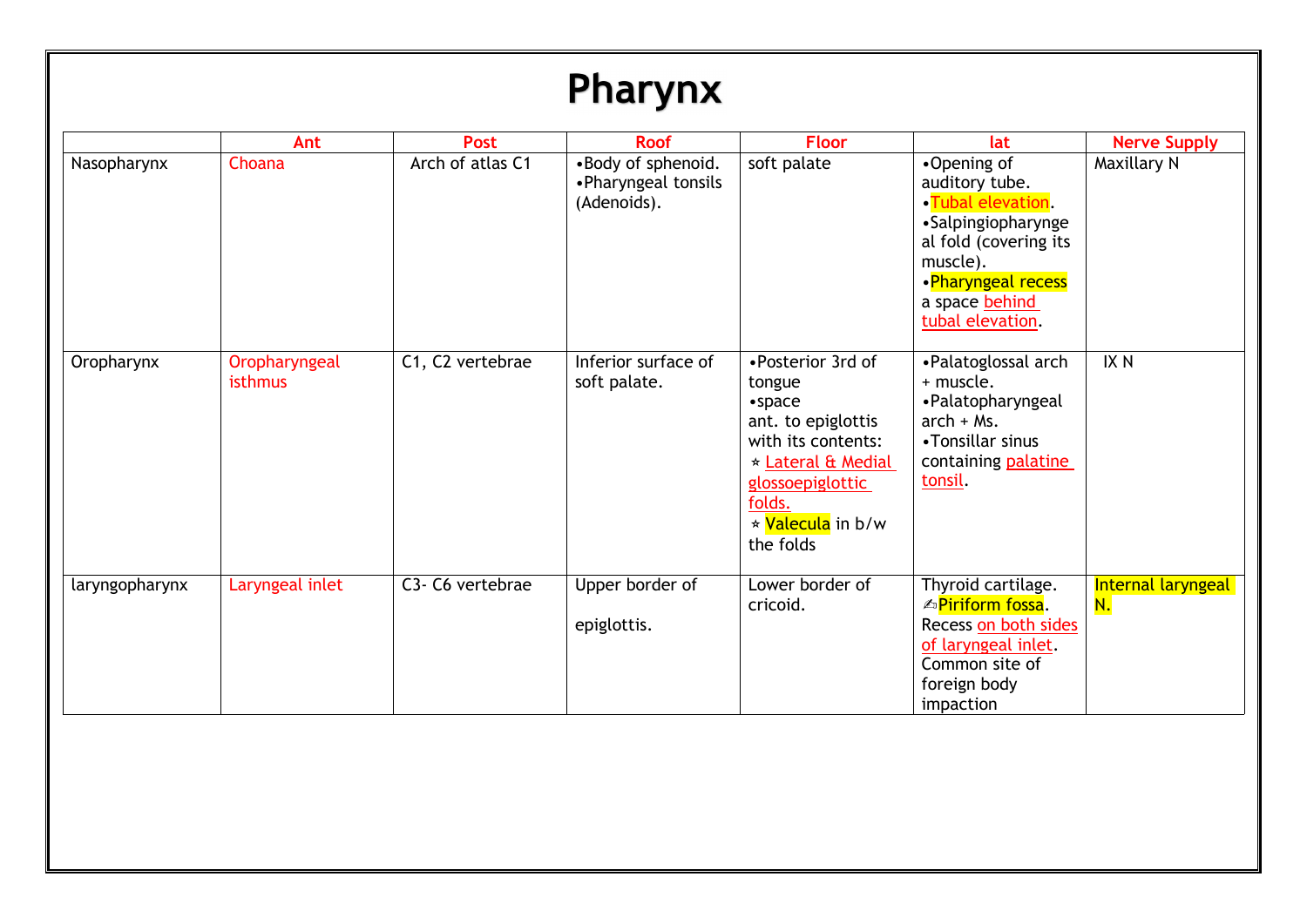## **Palatine tonsils**

| Location         | Arterial Supp            | Venous Drainage          | Lymph. Drainage                          | Cx correlate                                               |
|------------------|--------------------------|--------------------------|------------------------------------------|------------------------------------------------------------|
| Sited in the     | <b>Tonsillar A.</b> from | Pharyngeal venous plexus | <b>Jugulodigastric LN</b> (near angle of | First defense line of pharynx against                      |
| tonsillar fossa  | facial.                  | to IJV.                  | mandible), finally to deep cervical      | infection.                                                 |
| between 2 arches |                          |                          | LNs.                                     | If enlarged, can result in obstruction of                  |
|                  |                          |                          |                                          | oropharynx, causing difficult swallowing.                  |
|                  |                          |                          |                                          | <b>△Recurrent tonsillitis treated by</b><br>tonsillectomy. |

## **Pharyngeal Muscles**

| <b>Outer Circular (Costrictors)</b>                                                                                                                                                                                                                 | Inner longitudinal                                                                                                            |                        |                    |
|-----------------------------------------------------------------------------------------------------------------------------------------------------------------------------------------------------------------------------------------------------|-------------------------------------------------------------------------------------------------------------------------------|------------------------|--------------------|
| -Major pharyngeal muscles<br>-Function $\rightarrow$ They narrow the pharynx during swallowing from top to<br>bottom, in sequence.                                                                                                                  | -Mino pharyngeal muscles<br>-Function >> All elevates pharynx during swallowing.<br>. Descend to insert into pharyngeal wall. |                        |                    |
| <b>Superior</b> constrictor                                                                                                                                                                                                                         | Palatopharyngeus                                                                                                              | <b>Stylopharyngeus</b> | Salpingopharyngeus |
| Middle constrictor<br>Common insertion in : Median Raphe (aka<br>pharyngeal raphe)<br><b>Inferior</b> constrictor<br>* The median raphe, superiorly is attached to the Pharyngeal tubercle of<br>the occipital bone anterior to the foramen magnum. | O: Soft palate                                                                                                                | O:Styloid process      | O:Eustachian tube  |